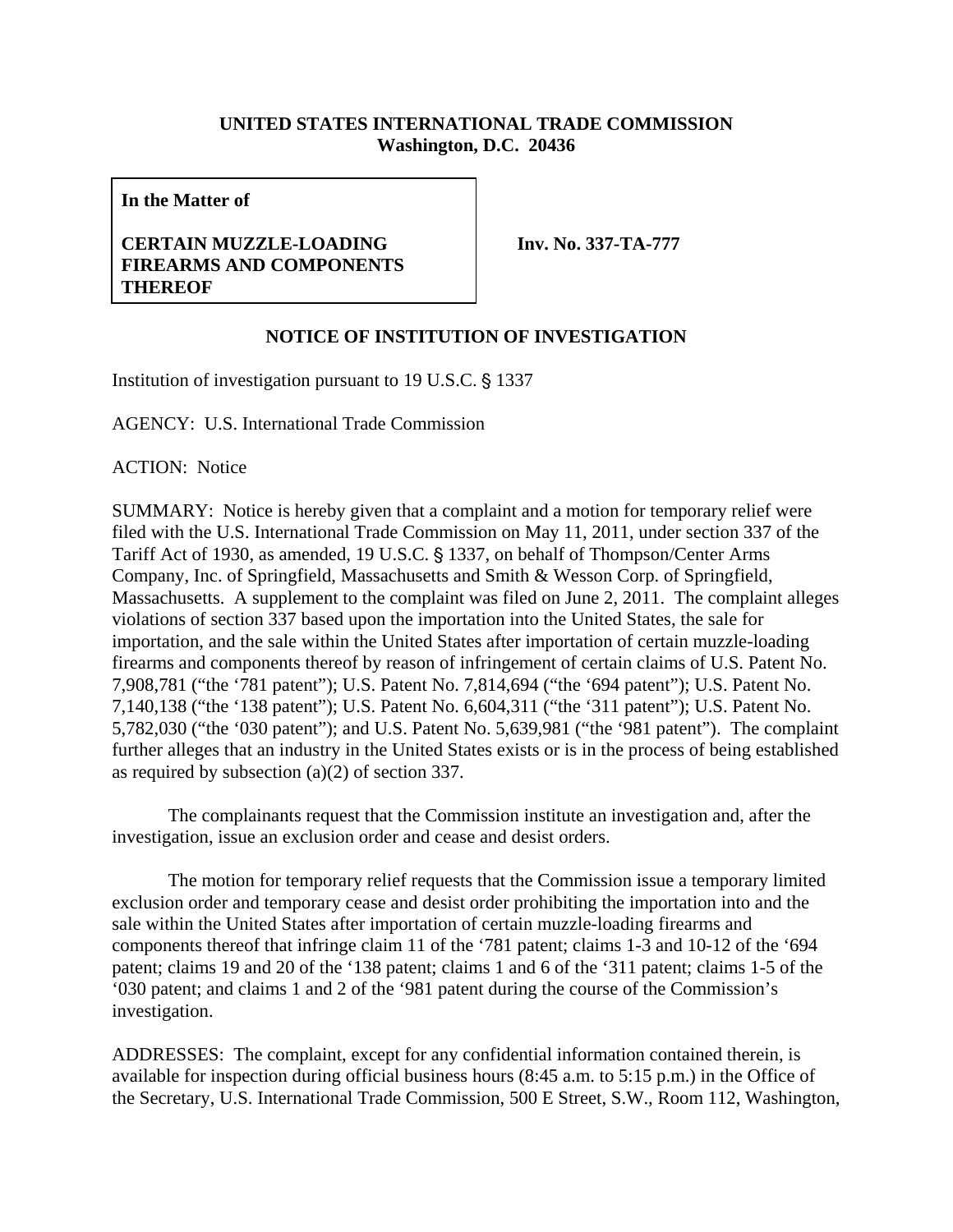D.C. 20436, telephone (202) 205-2000. Hearing impaired individuals are advised that information on this matter can be obtained by contacting the Commission's TDD terminal on (202) 205-1810. Persons with mobility impairments who will need special assistance in gaining access to the Commission should contact the Office of the Secretary at (202) 205-2000. General information concerning the Commission may also be obtained by accessing its internet server at http://www.usitc.gov. The public record for this investigation may be viewed on the Commission's electronic docket (EDIS) at http://edis.usitc.gov.

FOR FURTHER INFORMATION CONTACT: The Office of Unfair Import Investigations, U.S. International Trade Commission, telephone (202) 205-2560.

AUTHORITY: The authority for institution of this investigation is contained in section 337 of the Tariff Act of 1930, as amended, and in section 210.10 of the Commission's Rules of Practice and Procedure, 19 C.F.R. § 210.10 (2011).

SCOPE OF INVESTIGATION: Having considered the complaint, the U.S. International Trade Commission, on June 13, 2011, ORDERED THAT -

(1) Pursuant to subsection (b) of section 337 of the Tariff Act of 1930, as amended, an investigation be instituted to determine whether there is a violation of subsection  $(a)(1)(B)$  of section 337 in the importation into the United States, the sale for importation, or the sale within the United States after importation of certain muzzle-loading firearms and components thereof that infringe one or more of claim 11 of the '781 patent; claims 1-3 and 10-12 of the '694 patent; claims 19 and 20 of the '138 patent; claims 1 and 6 of the '311 patent; claims 1-5 of the '030 patent; and claims 1 and 2 of the '981 patent, and whether an industry in the United States exists or is in the process of being established as required by subsection (a)(2) of section 337;

(2) Pursuant to section 210.58 of the Commission's Rules of Practice and Procedure, 19 C.F.R. § 210.58, the motion for temporary relief under subsection (e) of section 337 of the Tariff Act of 1930, which was filed with the complaint, is provisionally accepted and referred to the presiding administrative law judge for investigation;

(3) For the purpose of the investigation so instituted, the following are hereby named as parties upon which this notice of investigation shall be served:

(a) The complainants are:

Thompson/Center Arms Company, Inc. 2100 Roosevelt Avenue Springfield, MA 01104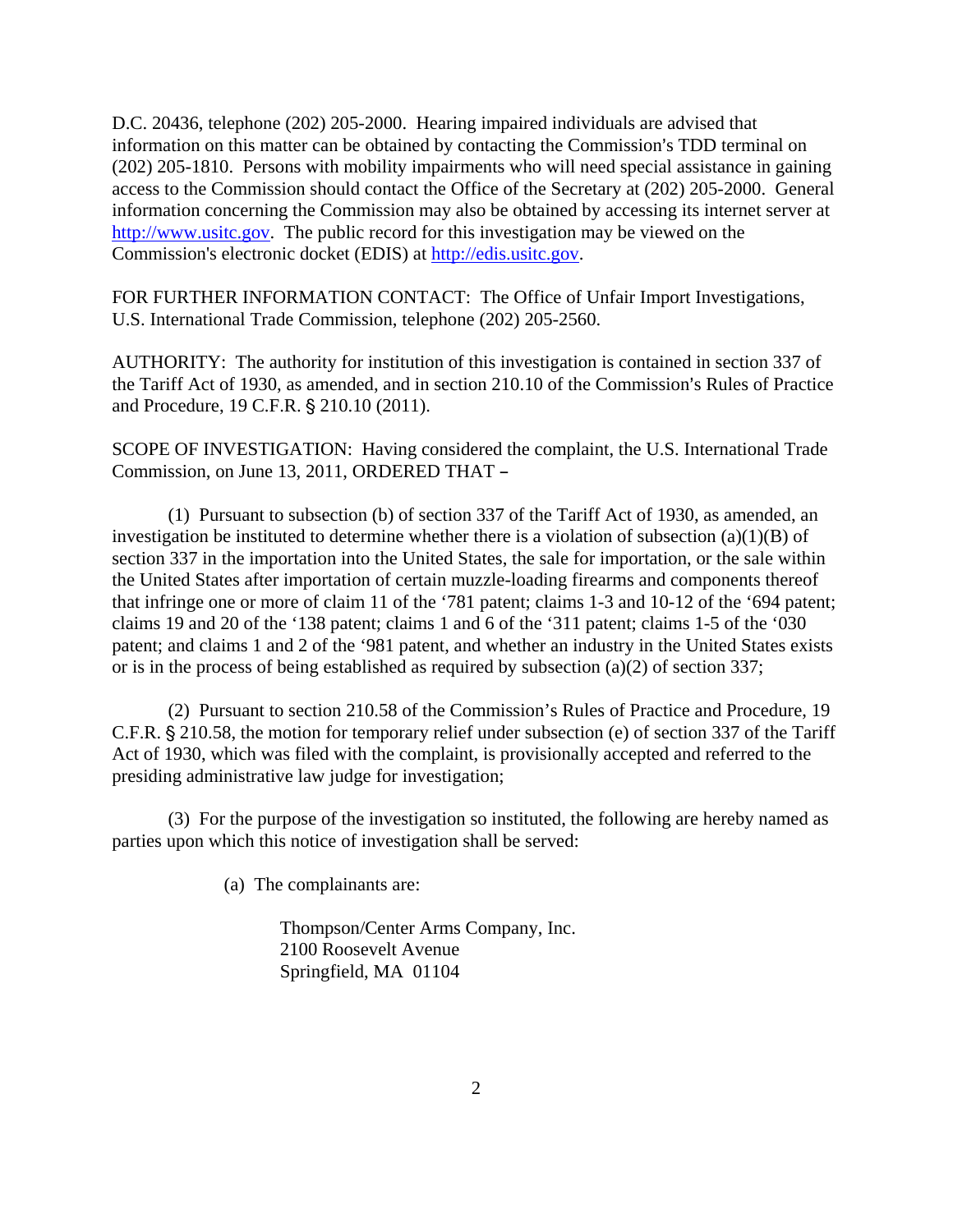Smith & Wesson Corp. 2100 Roosevelt Avenue Springfield, MA 01104

(b) The respondents are the following entities alleged to be in violation of section 337, and are the parties upon which the complaint is to be served:

> Dikar Sociedad Cooperativa Limitada Calle Urarte Kalea – Pol. Ind. San Lorenzo 26 APTDO 193 20570 Bergara Spain

 Bergara Barrels Europe Urarte, 26 Bergara 20570 Spain

 Blackpower Products Inc. 1685 Boggs Road, Suite 300 Duluth, GA 30096

 Connecticut Valley Arms 1685 Boggs Road, Suite 300 Duluth, GA 30096

 Bergara Barrels North America 1685 Boggs Road, Suite 300 Duluth, GA 30096

 Ardesa Firearms Camino de Talleri, s/n 48170 Zamudio-Vizcoya, Spain

 Traditional Sporting Goods, Inc. d/b/a Traditions Sporting Firearms 1375 Boston Post Road P.O. Box 776 Old Saybrook, CT 06475

(c) The Office of Unfair Import Investigations, U.S. International Trade Commission, 500 E Street, S.W., Suite 401, Washington, D.C. 20436; and